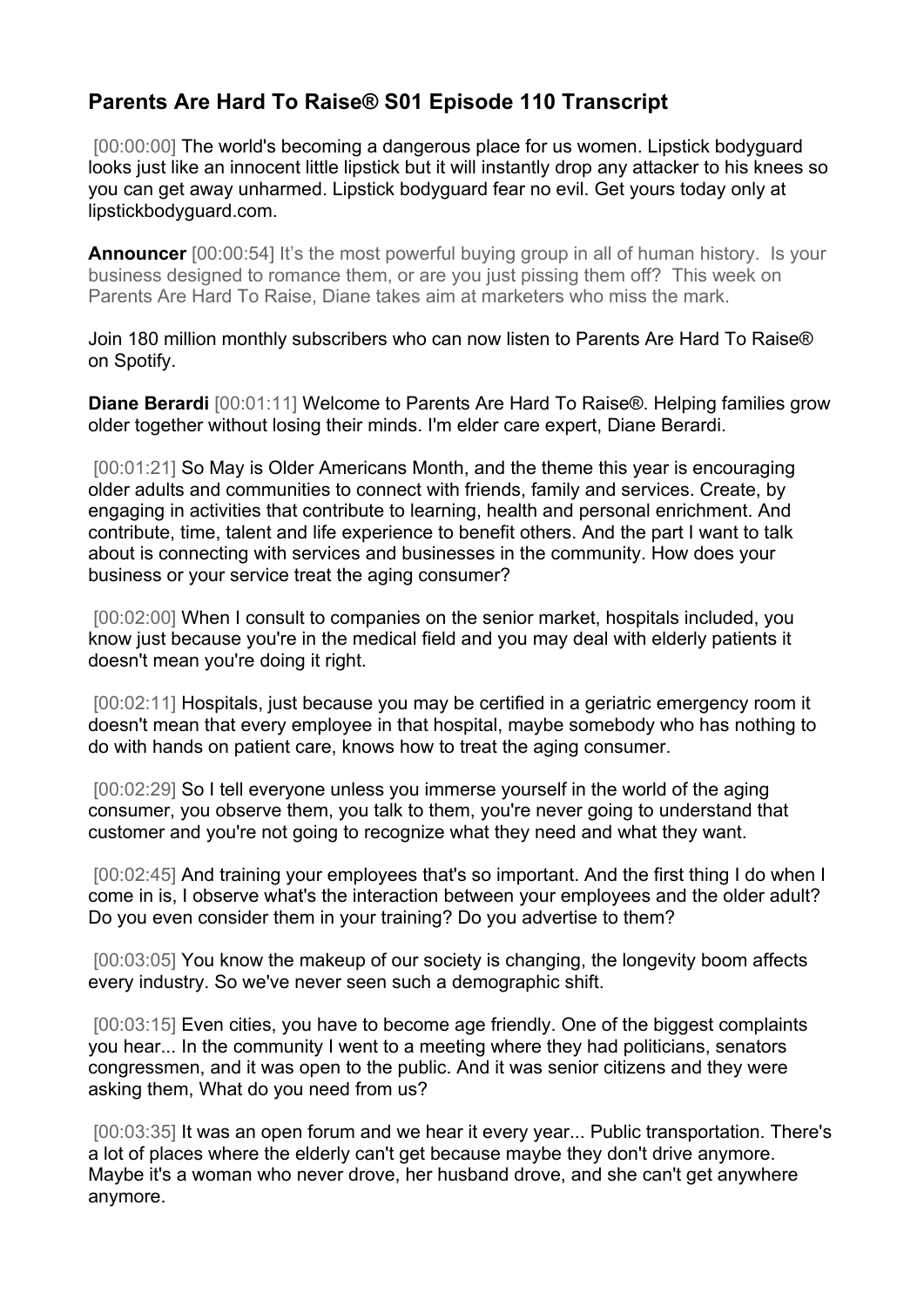[00:03:51] So there was a drugstore chain that noticed that aging customers, which was a lot of their clientel, so it was crucial for their company's profitability, they tended to seek out older employees for assistance. They felt more comfortable with older employees. So what did they do? They encouraged their workers who were of retirement age to keep on working, and they had a lot of people who used to, maybe if they were from the north, they'd go to the south. They had homes in Florida, in the south, for the winter, so what they would do, would they would say, Listen, you can work in the south while you're there. And then when your job would be open here when you come back. So that they could have flexible hours and they can work in multiple locations. And they didn't lose that workforce that understood their customer.

[00:04:47] So we have to remember that the aging consumer, that's a large segment of our population. They have disposable income. They deposit money in banks. But less than 5 percent advertising is focused on them.

[00:05:05] You know they're mature people but you have to remember don't look at them as just the "aging consumer", the elderly, the old people. They're human beings, and they want to be respected for their age. You know these people they're proud that they are 80, they're 90 years old. But they don't want to be treated as old.

[00:05:30] Older people they feel younger than their age. On days when they feel most in control of their lives. So they want to be respected for their age but they don't want to be treated as a doddering old fool.

[00:05:48] It was really funny, I went with my mom. She wanted ribs. And the other day and so I thought we were going to order, that she's ordered from this place before. So I thought OK, we'll just order and we're going and pick up the food. So, nope. She's like, No no I want to go to the restaurant. And she wanted to come. And of course she wanted to come because she wants to pay. She doesn't want me paying. She wants to pay for the food. So I'm like, OK.

[00:06:16] And she can be feeling really well. So she's not moving as fast as she was. She's a lot frailer. She looks frail. She's using a cane. And so we went into this restaurant and, It's a big food chain. And you walk in and she says to me, You sit down. Now she needs to sit down, but she sends me to sit down. So I'm like, OK. You know because she's in control. And I'm not going to take that away from her, so I'm like, OK.

[00:06:47] She says, I'm gonna go get a menu. And there's like a podium. One side you can sit and then there's the bar. And I guess you wait here for takeout. And the other side, there's a podium where people you know, the hostess is, and she's gonna seat you.

[00:07:01] So my mother goes up to the podium and she says, Oh, can we have a menu? And the girl gives her menu. And my mother comes back and she says, OK what are we going to order? Blah blah blah blah. You know we get the order so I said, Ma I'll go put the order in.

[00:07:13] No no I'm gonna do it. She walks back up to the podium and she says to the girl, Okay, I want to place the order.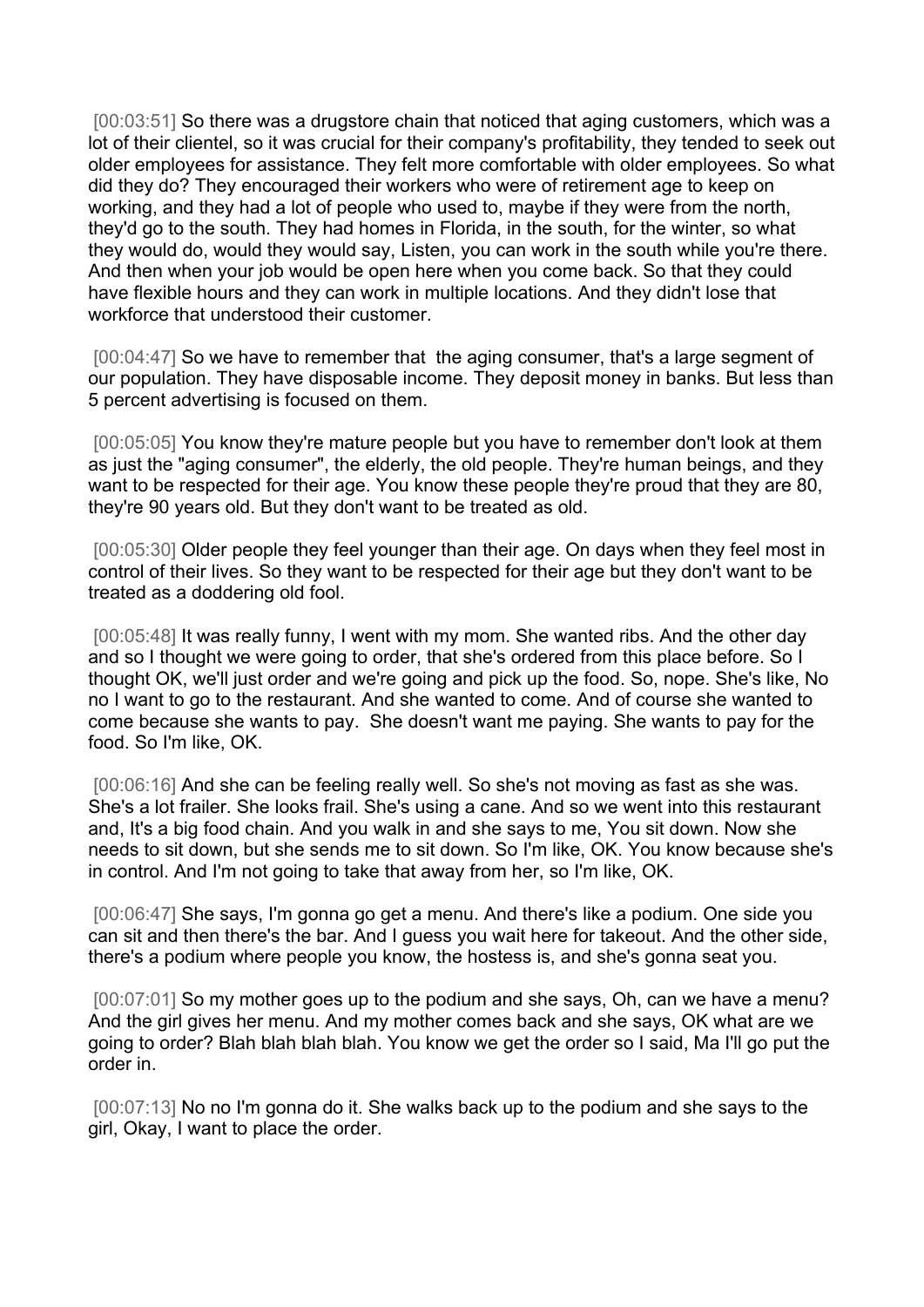[00:07:21] Now... I'd say the hostess, she was probably in her early thirties. And her manager comes by. And they're both standing there, because it wasn't... It was like you know three o'clock in the afternoon. So it wasn't a a busy time.

[00:07:36] And so my mother says, Oh I want to place an order. And they say to her, Oh, You have to go over to the bar to order.

[00:07:44] And I'm looking and I'm saying, hmmm, You know. So I start to get up and my mother starts to walk. My mother says OK. And so my mom starts to walk towards me. I go, Ma I'll go over to the bar and order.

[00:07:55] No no no. Because she God forbid you know that she maybe they're going to take the money at the bar, when we place the order.

[00:08:03] So we go over to the bar, and I'm thinking, now why couldn't they just take the order from her and walk over to the bar and give it to them? Without making her feel incapable, but they could see, I mean she's out of breath, she's walking with a cane. You know, why not make it easier? Why not say, Oh Ma'am I'm, okay. Sure give me your order. They don't even have to tell her you have to go to the bar to place the order. So it's just it's training and observing.

[00:08:33] And what you may train... You know you may not train for every instance. Maybe you know... But someone looking at her, and saying, oh jeez can't go over to the bar. Just you know nonchalantly, Oh Ma'am I'll take your order for you.

[00:08:49] If you're advertising to the senior consumer, you have to remember they are influenced by straightforward language, strong straightforward language has to be clear and plain language. Simple.

[00:09:05] You can't make things complicated or confusing. When you give them instruction if they go to the hospital and they have to go somewhere for a test. OK. And they give you a map and they read you for hours the directions. And then, Here let me highlight this map for you. It's this tiny little map, you can't read it. And then they highlight it in purple highlighter, so you can't read anything on it.

[00:09:32] My mother... I'll look at her, she'll look at me, I can't even read it. So you have to be... You know why can't you... You have 14000 volunteers. Why can't one just take her where she has to go?

[00:09:46] You have to watch them and observe them. You know if you're talking to a senior and you notice that if they ask you, Excuse me. Excuse me. They can't hear. They may not be able to hear so you might have to talk a little louder. Are they reading your lips? You know you might have to write a little bit bigger. So you really have to observe. Not everyone is the same.

[00:10:11] When my mother goes for chemo they highlight her next appointments. And they do the same thing they highlight it in purple. And she'll say to me, Oh I can't read it. If they just did it in yellow. And I'll say her Ma, just tell them to highlighted in yellow.

[00:10:27] Oh well maybe she doesn't have a yellow marker.

[00:10:31] I go, you know, but tell her you can understand it. You know you can't...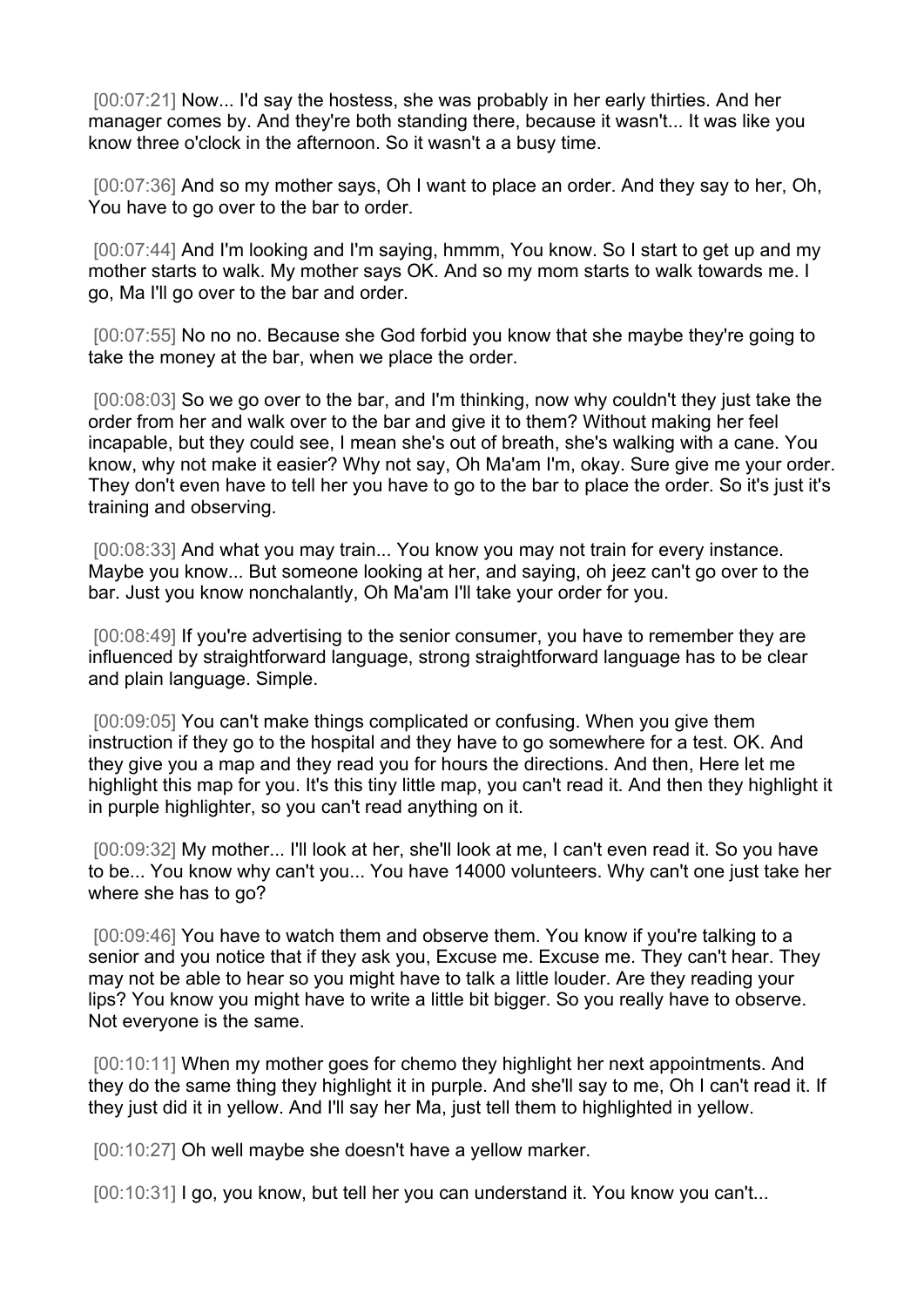[00:10:37] I say to them, Please make my mother's appointments around 11 o'clock. Can you just put that in in the system for her? Because my mother keeps getting 1:30 appointments and they're really late. Trying to get her there, get her home, it's a long process. So every time they keep giving her 1:30 appointments. She doesn't see what the appointments are. And when I call, I'll say to the scheduler, Can you give her 11 o'clock appointments? Can you put it somewhere in your system? You know because someone's coming from two hours away and taking her, and 11 o'clock seems to work the best.

[00:11:11] "Well there's nowhere in our system to put that.

[00:11:15] I said, but well can you make, can you put it somewhere?

[00:11:19] Can you tell whoever devised... You know, you must have I.T. people. Don't they have like a part for comments? I mean these are just simple things.

[00:11:27] "Well when we hand your mother the sheet, tell her to you know, if we give her the wrong time, tell her to tell us at that time. I say, but she can't read it.

[00:11:37] So there are things, things like that that just are simple things.

[00:11:42] If you make an offer to a senior, always offer free delivery. And always if they make a purchase, talk to them after the purchase. Call them up after it. Write to them. They want to be able to feel that you are supporting whatever you sold them. And you have to be that way.

[00:12:02] If you ask them for personal information, tell them why. Because you can't just ask them, Give me your social security number. Give me your date of birth. They look at you. They're not giving you that information. Tell them why you need it and that their information is safe and it's secure.

[00:12:21] And you have to be ready to field their questions.

[00:12:25] I had a client who was discharged from a hospital and there was no one home and the hospital was told there was no one home to help her when she gets home.

[00:12:39] Now she was back in the hospital again. And they said to her, OK well we're gonna be discharging you tomorrow. And again I said to them, You have to call the daughter. The daughter wants to be notified because there's no one home when she gets home. She lives alone.

[00:12:57] "We would never do that. We would never discharge a person, an elderly person to their home if there's no one there."

[00:13:05] And the client and I both said at the same time, But yes you did that just last week. And they look at you like you have four heads. "No that's not possible. That can't be possible".

[00:13:18] **Yes it is.** 

[00:13:19] So you have to be ready to... First of all that shouldn't happen. But ok, it did. So you have to be ready to say, Oh my gosh it did. Let me find out how that happened and let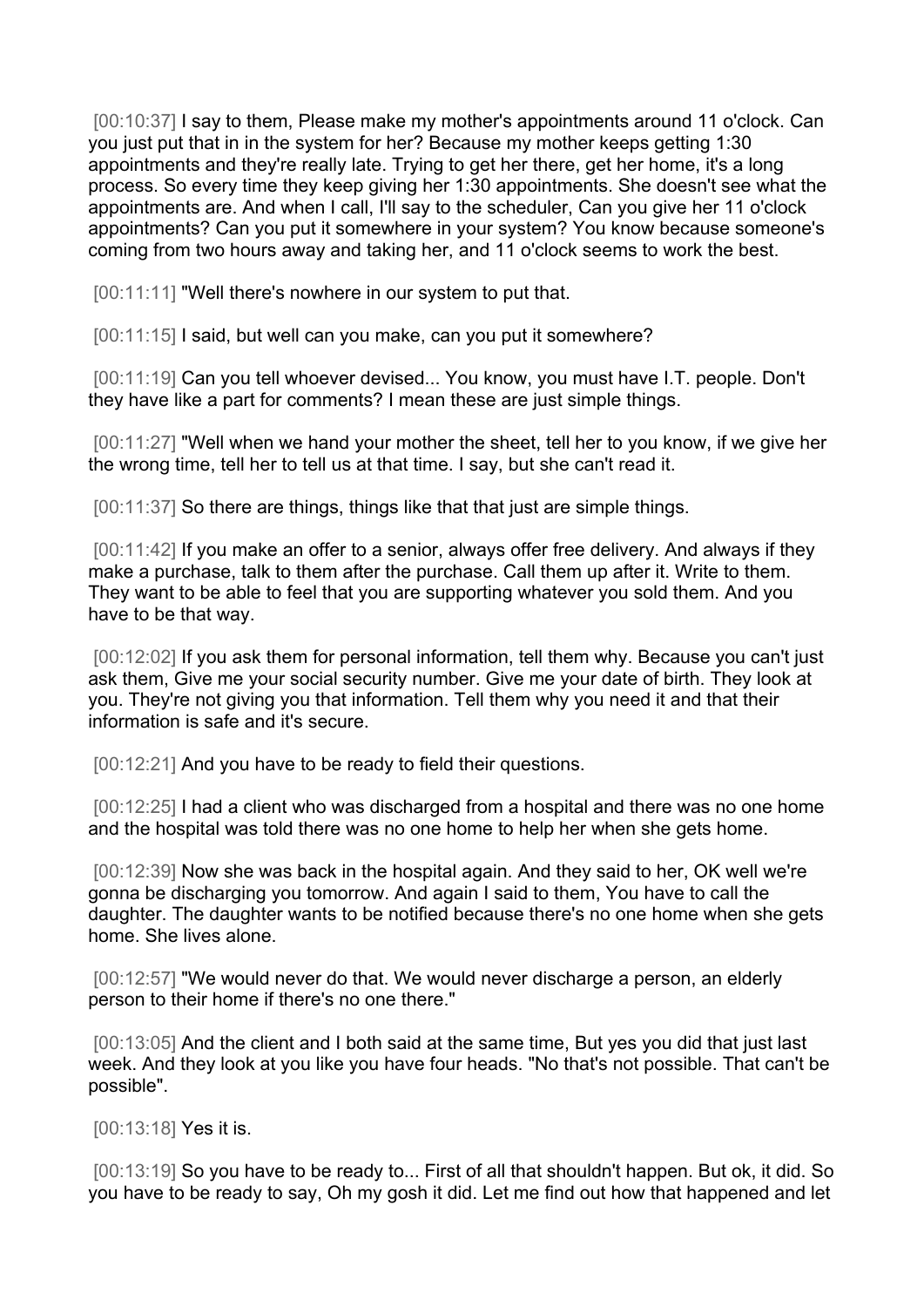me assure you it's not going to. Let me make sure that this department knows or this person or I'm going to write it here. I'm going to highlight it. I'm gonna do what I need to do.

[00:13:43] If you're advertising to a senior citizen don't talk about the product. Talk about them. You have to imagine them using that product. Imagine how it's going to help them. Imagine what they are going to do with it.

[00:14:04] And you have to remember that most people see themselves like five to 10 years younger than they are. So you have to realize that when you're advertising to them. They don't want to see people sitting around using a product, you want activity.

[00:14:22] And we're going to continue talking about our beloved parents. But first if you are a woman or there's a woman in your life there's something you absolutely need to know.

[00:14:33] I want to tell you about my friend Katie. Katie is a nurse and she was attacked on her way home from work. She was totally taken by surprise. And although Katie is only 5 feet tall and 106 pounds she was easily able to drop her 6 foot 4, 250-pound attacker to his knees and get away unharmed.

Katie wasn't just lucky that day. She was prepared.

In her pocketbook, a harmless looking lipstick, which really contained a powerful man stopping aerosol propellant.

It's not like it was in our grandmother's day. Today just going to and from work or to the mall can have tragic consequences. The FBI says a violent crime is committed every 15 seconds in the United States. And a forcible rape happens every five minutes. And chances are when something happens, no one will be around to help.

It looks just like a lipstick. So no one will suspect a thing. Which is important since experts say, getting the jump on your attacker is all about the element of surprise.

Inside this innocent looking lipstick is the same powerful stuff used by police and the military to disarm even the most powerful, armed aggressor. In fact, National Park rangers used the very same formula that's inside this little lipstick to stop two-thousand pound vicious grizzly bears dead in their tracks. It's like carrying a personal bodyguard with you in your purse or your pocket.

Darkness brings danger. Murderers and rapists use darkness to their advantage. We all know what it's like to be walking at night and hear footsteps coming at us from behind. Who's there? If it's somebody bad, will you be protected? Your life may depend on it.

My friend Katie's close call needs to be a wake up call for all of us. Myself included. Pick up a Lipstick Bodyguard and keep it with you always.

**Announcer** [00:16:32] You're listening to Parents Are Hard To Raise®. Now... Thanks to you, the number one eldercare talk show on planet Earth. Listen to this and other episodes on demand using the iHeart radio app. iPhone users can listen on Apple podcasts and Android users on Google podcasts. Want a great new way to listen to the show? Have an Amazon Echo or dot? Just say, Alexa play Parents Are Hard To Raise® podcast.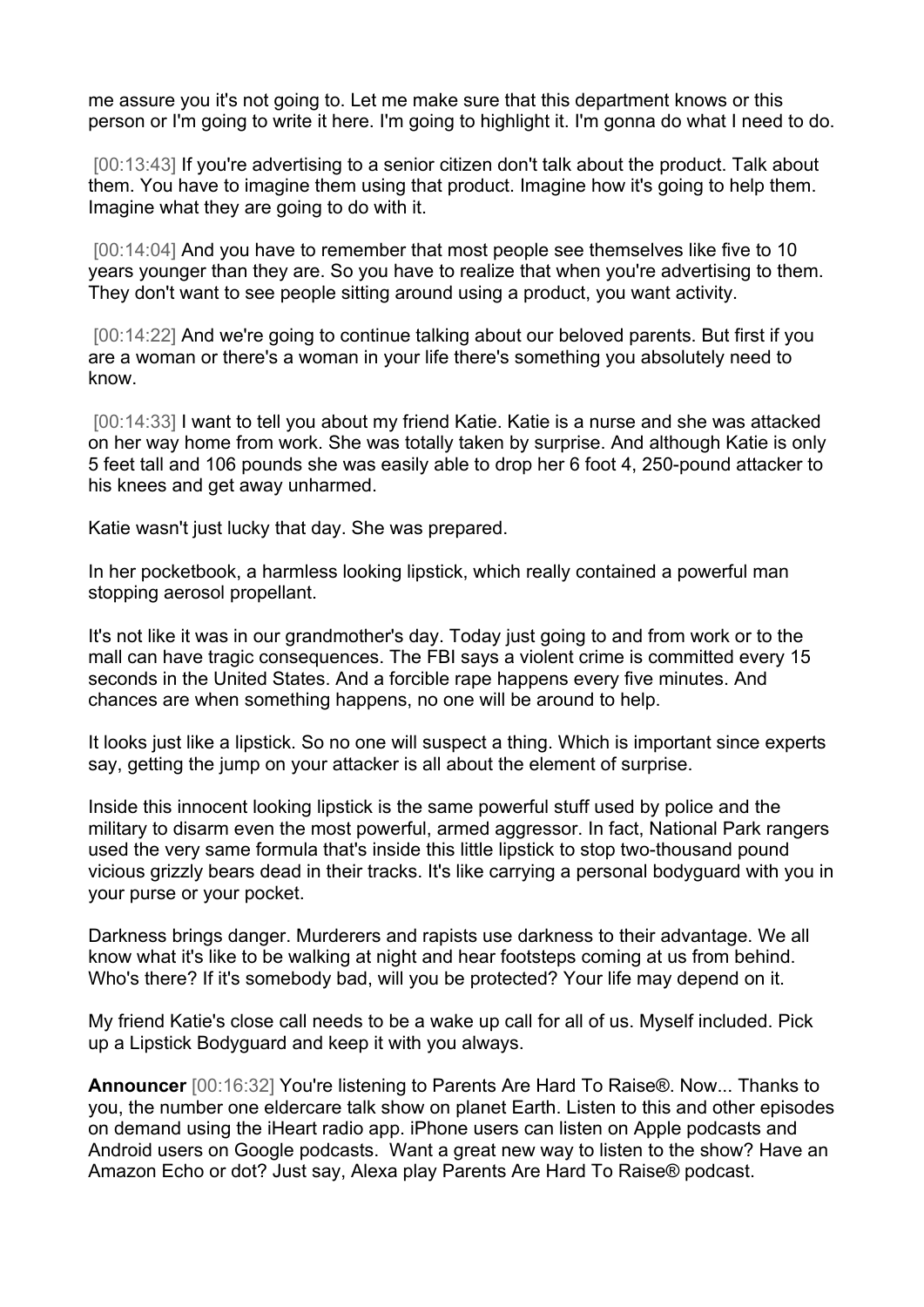**Alexa** [00:17:02] Getting the latest episode of Parents Are Hard To Raise®. Here it is from iHeart Radio.

**Announcer** [00:17:07] It's as simple as that.

**Diane Berardi** [00:17:09] You're right Dolly. There are so many really cool new ways to listen to our show. It's hard to keep track. You can join the one hundred and eighty million listener is on Spotify. You can listen in your car, at the gym, or pretty much anywhere on your smartphone with Apple podcasts and Google podcasts.

[00:17:27] You can get us an Apple TV, Direct TV, Roku. And like Dolly said, you can even ask Alexa to play the show for you. It's great, because you don't have to be tied to a radio anymore.

[00:17:43] You can listen when you want, where you want, for as long as you want. And if you're listening to the show one of these new ways, please do me a big favor... Share this new technology. Help someone else learn about the show and show them a new way to listen.

[00:18:00] One of the biggest, biggest no no's in advertising in hospitals in if I take my mom to the store... Don't direct the language, don't direct the conversation to me, to the caregiver. Don't talk over them. You talk to that senior. You talk to that customer.

[00:18:26] And in your advertising don't use "elderly" in your piece 14 15 times or "senior citizen." Because, I'll tell you, senior citizens, they read newspapers. They read every word. They read every word in an article. And a lot of seniors, my father is one, they use "the computer" in quotes. They use the Internet to comparison shop.

[00:18:58] So... And you have to remember when they're using "the computer" they click on images that they think they should click on. Titles. They can't click on links that are small. They click on larger links. And it takes them a while to maneuver. But they'll do it if you allow them to do it.

[00:19:23] Packaging. Anytime we get takeout if even if you go to a supermarket and they have cookies or doughnuts they have those plastic containers that are so hard to open. I even have a hard time opening them. So imagine someone with arthritis or someone who doesn't see that well trying to get them open. It's really difficult. And my mother takes everything out of those. And she, I don't know why, And she has to put everything into those plastic containers, those Tupperware containers. She doesn't want anything cardboard, anything and plastic. "I hate cardboard." I don't know why. She just puts everything in these containers. But that's what they do.

[00:20:05] Remember that often times it takes a little longer for them to process information. And if you have an advertisement online or you have a commercial you know they can't ignore noise or other stimuli. So it has to be something clear cut.

[00:20:25] Doctors. Health care professionals. You have your own language. The aging consumer doesn't speak the same language as you. I don't speak the same language as you. Not a lot of people do. So you have to take the time to explain the information at a level that they can understand. You have to also remember they may not be able to see what you have written down. They may not be able to hear. You may have to speak louder. It takes them a longer time sometimes to learn the new information. So it may not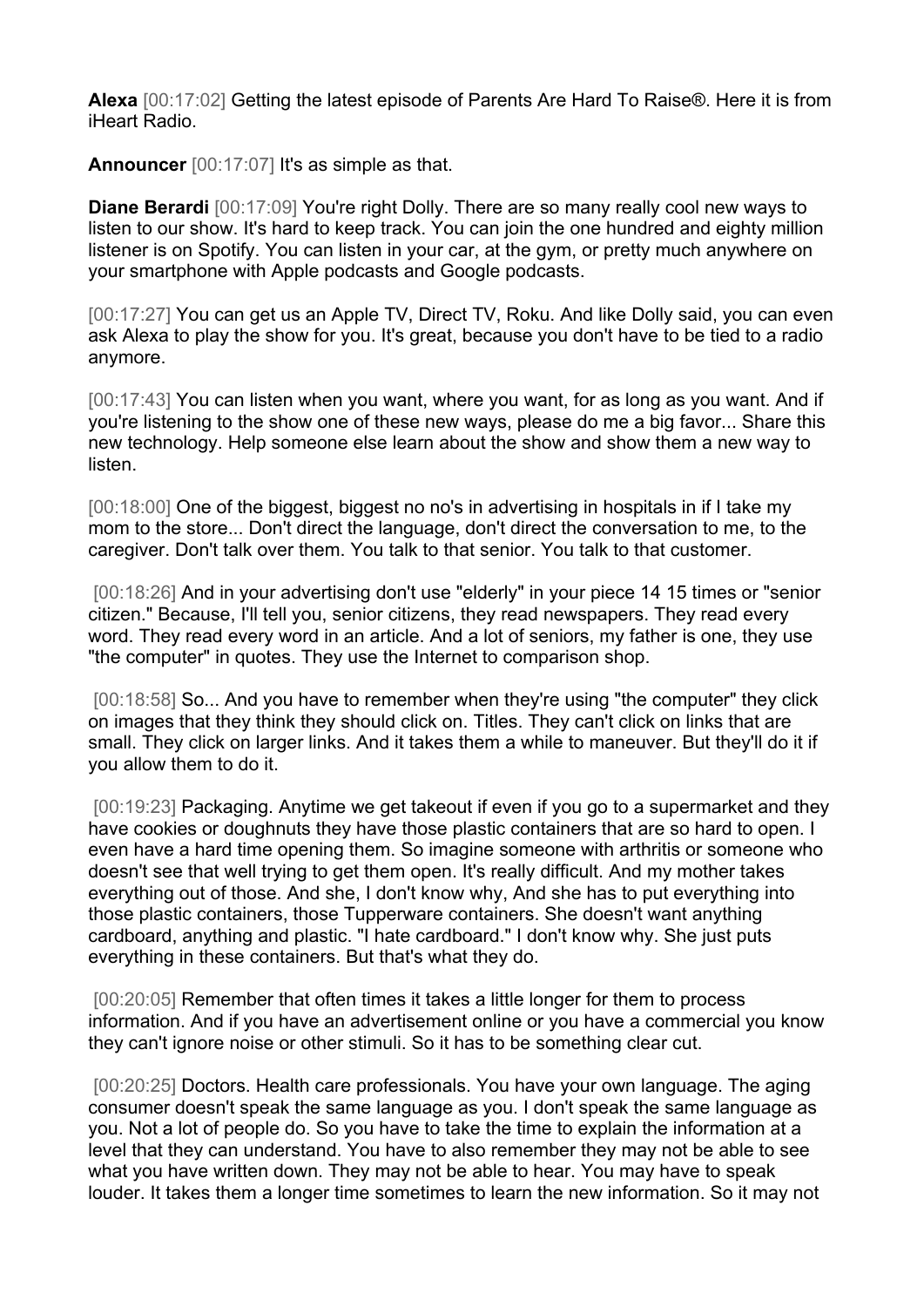be that they have no questions, because you're only in there, you have 15 minutes to get your point across. You're spending 15 minutes with them, and you're like, OK you have no questions. BAM.

[00:21:10] They haven't even thought about, they haven't even fully processed maybe what you said. They have to be able to self pace the information. I know my mother and father, they'll call me a day or two later and say, You know, what that doctor said... They're still processing all the information. Sometimes it's not that they're not compliant, it's because they didn't understand. So you have to have somebody in there explaining things. And you may you know you may list numbers call us with any questions. And that person has to take the time. You can't be rushing them off the phone.

[00:21:49] I was in getting ice cream the other day and there was all just young kids you know probably high school college kids. You know who else is hired and who else works in an ice cream shop? But you have older people going in there getting ice cream. And I could tell, they had so many flavors and there's no description of the flavors. It's just what they are and you're looking at. And this older woman kept asking this young kid, Oh well, what is that? What is that? And the kid kept, I was watching him, and he was rolling his eyes. I know there was a long line but it was six or seven kids. What's the difference if it takes you longer to wait in on her? It's not like you're the only person and there's a line out the door. There's other people. So she didn't understand, didn't know. But she's buying ice cream.

[00:22:37] There were other people in that shop. There were older people in there, sitting there, eating ice cream. They're not going to buy ice cream. So what if she takes a little bit longer.

[00:22:48] A big plus is if you reconnect those 70 year olds, those 80 year olds with experiences they had when they were younger. From events you know that were special to their generation, their music.

[00:23:03] They are very cautious. As I said, on the Internet they're cautious. They're checking every object. They're looking at every object that looks click clickable.

[00:23:15] So you have to remember that it takes them a long time. Things have to be simple for them.

[00:23:21] Even malls, now. Cities. Like I said, malls you have to remember a shopping area... It's going to be very difficult for someone with a wheelchair, or someone with a walker to walk in crowded narrow, walkways. Or displays. A lot of stores with displays poking in the aisles. Or like my mother, she doesn't...

[00:23:46] I wanted to go into IKEA the other day.

[00:23:49] "I can't go into that store," she said.

[00:23:51] I'm like, Why?

[00:23:53] "The displays are so high. I am afraid they're going to fall on top of me.".

[00:23:58] Who thought that? I wouldn't think that. You know but, "I don't want to go in...". The aisles are so crowded. Or there's nowhere for them to sit.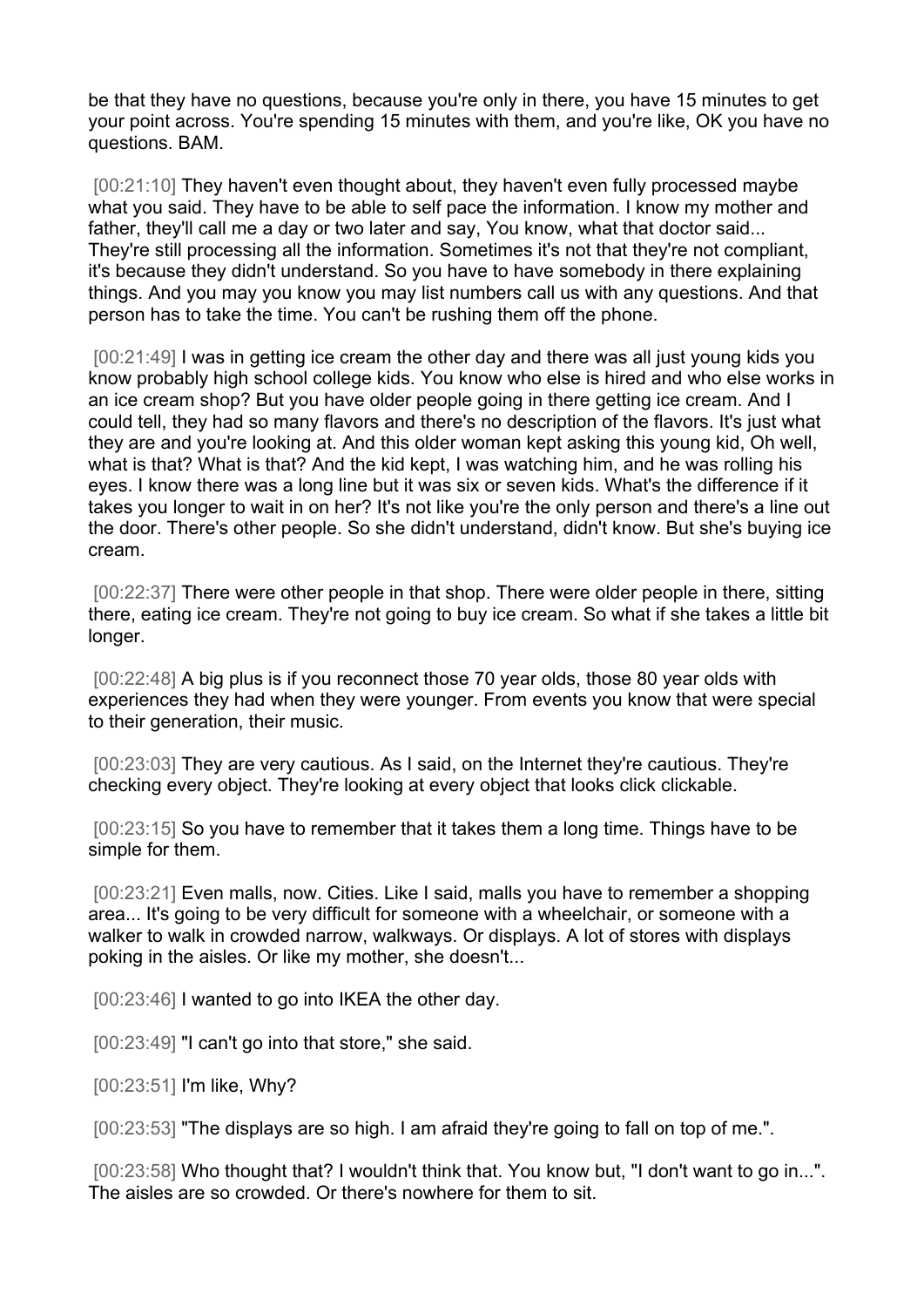[00:24:07] My mother goes into Bed Bath and Beyond and in the store that she goes to they have they do have a bench, one bench somewhere, where she can sit. She gets tired. Even in a mall, you need a lot of benches.

[00:24:21] Can't have glaring lights. You need signs that are big enough. So we have to remember the senior citizen segment. They're a big market. They want to have control.

[00:24:34] They do have control. Their buying power affects every industry. So we have to look at them as part of a vital part of our society, of our consumerism society.

[00:24:51] OK. So doctors. Hospitals. Business owners. That was a lot of food for thought.

[00:24:58] And now on to a more personal note.

[00:25:01] People caring for your parents, you know you're going to get a lot of people, because there's so many, you have friends you have family, you may have co-workers, there's so many people who have gone through what you're going through now. They've taken care of their parents, they've taken care of an elderly relative. And sometimes, people will say to me, this is what you should do. You need to do this.

[00:25:25] You know I don't know if you're like me but, I don't want to hear that. I don't want to hear what I should do or what I need to do.

[00:25:32] It's different if, for me anyway, maybe I'm sensitive to it. And maybe you are too. You do want to go to the professionals. You do want to go to like the Rosalyn Carter Institute. They have training. They have places that have different professionals telling you what to do. You know you're going to go on the Internet you're going to absorb as much information as you can. But it's different if people say you know I went through that with my mom and this is what worked for me. That's different than the language you need to do this because no one wants to hear that or feel that way. So you know we might be sensitive to it.

[00:26:14] But people do mean well. So remember that.

[00:26:19] And I'll let you hear this... Global alcohol intake is rising, and the trend is likely to continue. Just so you know.

[00:26:30] So I'm going to have a glass of wine after I do this show. [laughing]

[00:26:36] Parents Are Hard To Raise® family... I love getting your e-mails and questions so please keep sending them. You can reach me at Diane Parents Are Hard To Raise® dot org or just click the green button on our home page.

[00:26:45] Parents Are Hard To Raise® is a CounterThink Media production. The music used in this broadcast was managed by Cosmo Music New, York New York.

[00:26:53] Our New York producer is Joshua Green. Our broadcast engineer is Well Gambino. And from our London studios, the melodic voice of our announcer Miss Dolly D.